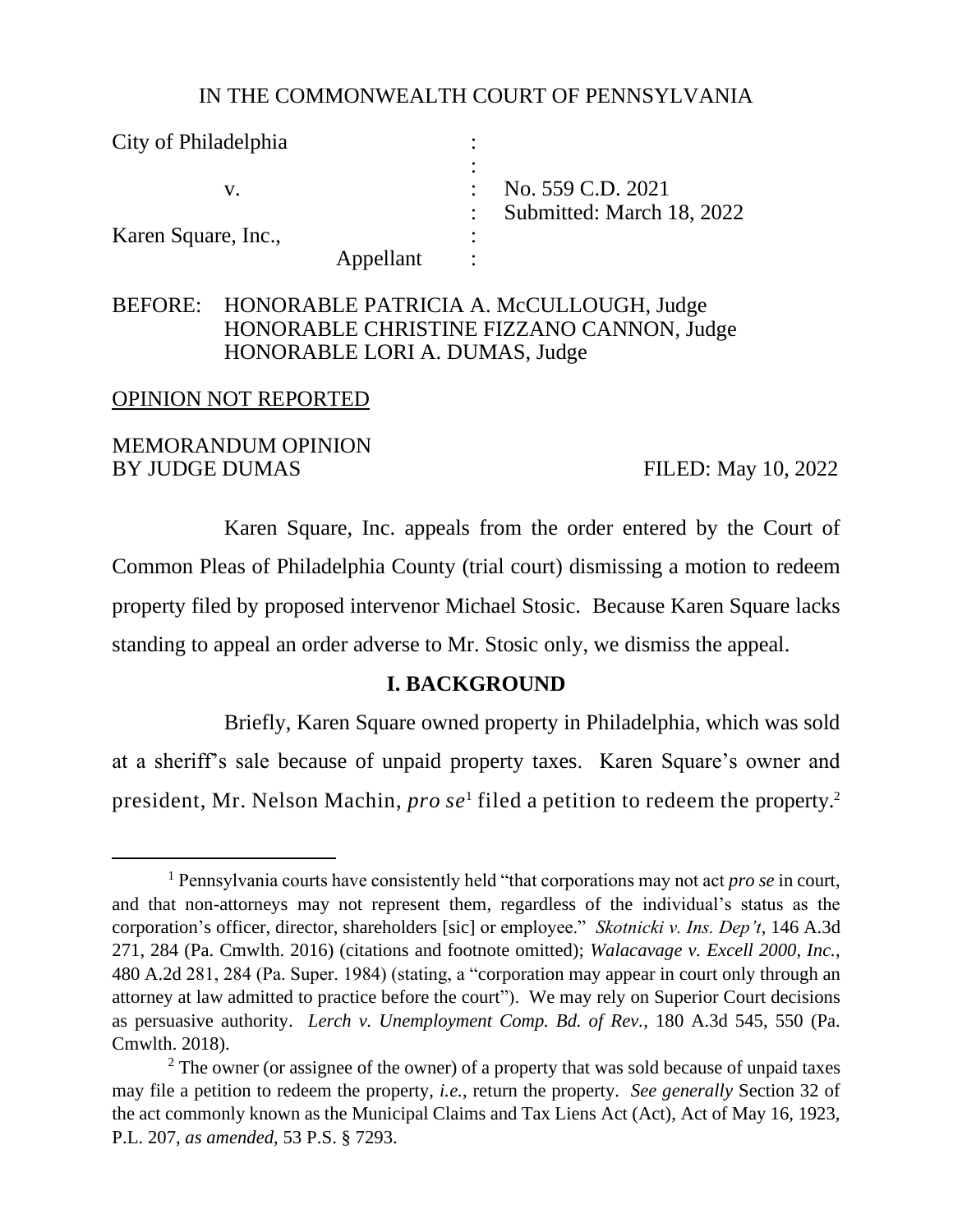The City of Philadelphia (City) and the new owner opposed Karen Square's petition to redeem. Meanwhile, Mr. Stosic *pro se* filed a petition to intervene as Karen Square's alleged assignee and a petition to redeem the property.

The trial court scheduled a hearing for Karen Square's petition to redeem and Mr. Stosic's petition to intervene. Neither Mr. Machin nor Mr. Stosic appeared, and the trial court accordingly dismissed both petitions. Order, 10/20/20. The trial court subsequently held a hearing for Mr. Stosic's petition to redeem, which the trial court also denied because he failed to appear. Order, 11/16/20; Notes of Testimony (N.T.) Hr'g, 11/16/20, at 8.

Karen Square retained counsel, who timely appealed from the trial court's November 16, 2020 order denying *Mr. Stosic's* petition to redeem. Notice of Appeal, 12/16/20. Karen Square timely filed a court-ordered Pa.R.A.P. 1925(b) statement, and the trial court filed a Pa.R.A.P. 1925(a) opinion.

#### **II. ISSUES AND ARGUMENTS**

Karen Square raises two issues. First, Karen Square argues that it had no opportunity to retain counsel or receive advice of counsel prior to the October 20, 2020 hearing on the petition to redeem filed by Mr. Machin. Karen Square's Br. at 9. Karen Square asserts that Mr. Machin was hospitalized, which should excuse his failure to appear for Karen Square. *Id.* at 10. Second, Karen Square contends that it should have been permitted to argue the merits of Mr. Machin's petition to redeem at the hearing to resolve Mr. Stosic's petition to redeem. *Id.* at 11. The City counters that Karen Square lacks standing to appeal an order denying Mr. Stosic's petition to redeem. City's Br. at 8.

#### **III. APPLICABLE LAW AND DISCUSSION**

We review a trial court's decision in tax sale cases for an abuse of discretion or error of law. *City of Phila. v. Germantown Invs., LLC*, \_\_\_ A.3d \_\_\_, \_\_\_ (Pa. Cmwlth., No. 1082 C.D. 2020, filed Feb. 25, 2022), slip op. at 4 n.6, 2022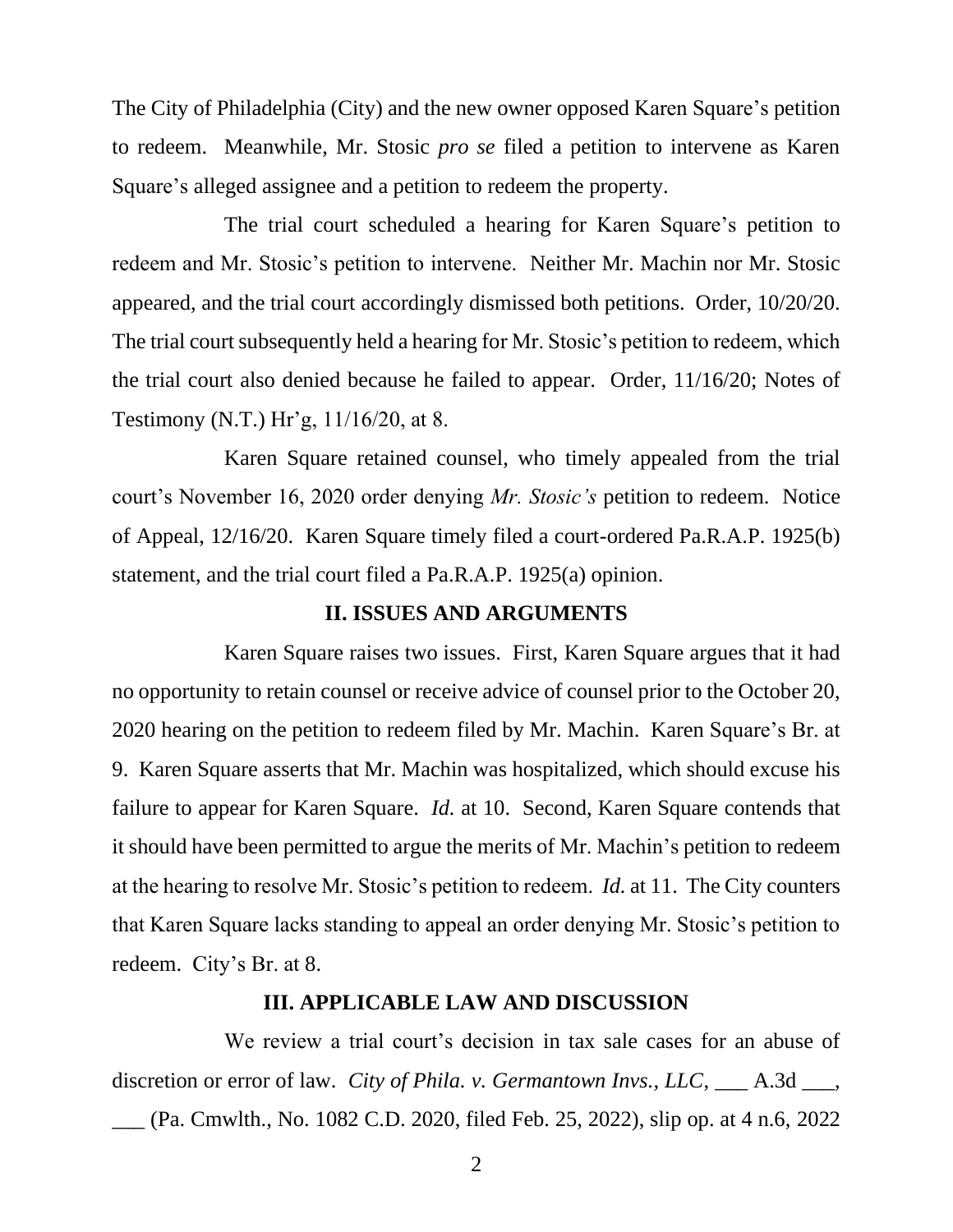WL 567959, at  $*2$  n.6. An order resolving a petition to redeem with prejudice is generally considered a final, appealable order. *See generally City of Phila. v. F.A. Realty Inv'rs Corp.*, 95 A.3d 377, 380 (Pa. Cmwlth. 2014).

Pennsylvania Rule of Appellate Procedure 501 provides that "any party who is aggrieved by an appealable order" may file a notice of appeal within 30 days of the entry of the order. Pa.R.A.P. 501; *see also* Pa.R.A.P. 903. A "party" is defined as a "person who commences or against whom relief is sought in a matter." 42 Pa.C.S. § 102.

Whether a party is aggrieved by the order "below is a substantive question determined by the effect of the [order below] on the party." Pa.R.A.P. 501 Note. "To be . . . aggrieved[,] the interest of the party must be adversely affected by the order . . . appealed from." *Miller v. Upper Allen Twp. Zoning Hearing Bd.*, 535 A.2d 1195, 1199 (Pa. Cmwlth. 1987) (citation omitted) (stating that a "party is aggrieved when he is directly and adversely affected by a judgment, decree or order" (cleaned up)); *accord Magyar v. Zoning Hearing Bd. of Lewis Twp.*, 885 A.2d 123, 126-27 (Pa. Cmwlth. 2005) (holding that a party not adversely affected by a board's decision could not appeal). We must dismiss an appeal that is filed by a party not aggrieved. *Tishok v. Dep't of Educ.*, 133 A.3d 118, 119 (Pa. Cmwlth. 2016).

Here, Karen Square has appealed from the trial court's order denying *Mr. Stosic's* petition to redeem. Similar to the appellants in *Magyar*, who were not aggrieved by the board's decision, Karen Square is not aggrieved by an order denying Mr. Stosic relief. *See* Pa.R.A.P. 501; *Magyar*, 885 A.2d at 126-27. We note that Karen Square, as the former owner of the property, arguably benefitted from the denial of a petition to redeem filed by Mr. Stosic, an alleged assignee of Karen Square. *See Magyar*, 885 A.2d at 127. Because Karen Square is not aggrieved by an order directly and adversely affecting only Mr. Stosic, we must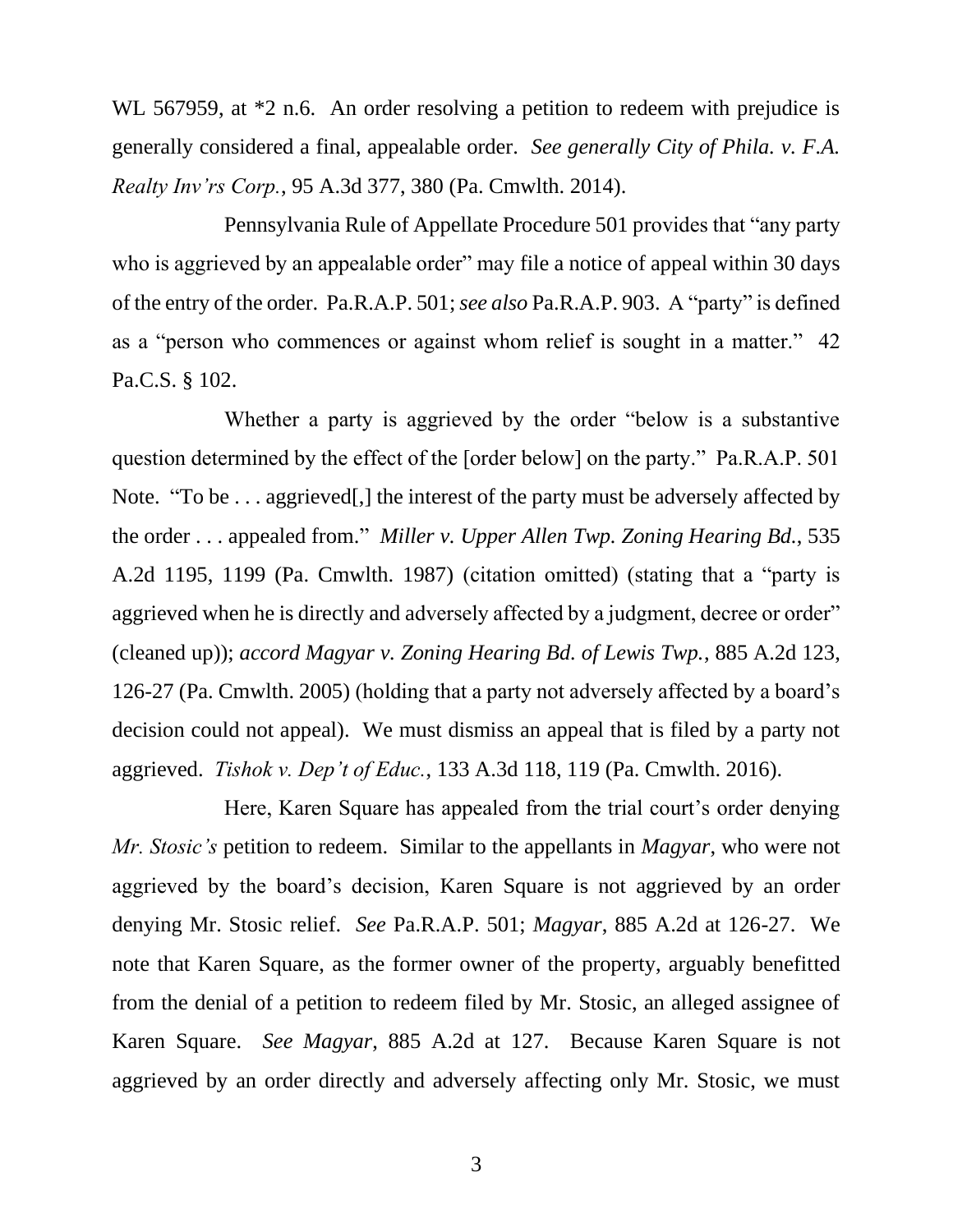dismiss Karen Square's appeal.<sup>3</sup> See Tishok, 133 A.3d at 119. For these reasons, we dismiss Karen Square's appeal.

LORI A. DUMAS, Judge

<sup>3</sup> Further, in this appeal from an order denying *Mr. Stosic's* petition to redeem, Karen Square raises arguments regarding the trial court's denial of *Mr. Machin's* petition to redeem. Because Karen Square did not appeal the trial court's order denying Mr. Machin's petition to redeem, we will not resolve whether Mr. Machin's petition to redeem is void or voidable or address Karen Square's arguments. *Cf. Est. of Guyaux v. Twp. of N. Fayette*, 208 A.3d 1137, 1145 n.9 (Pa. Cmwlth. 2019) (noting that the appellant's argument fell "outside the scope of the issues on appeal").